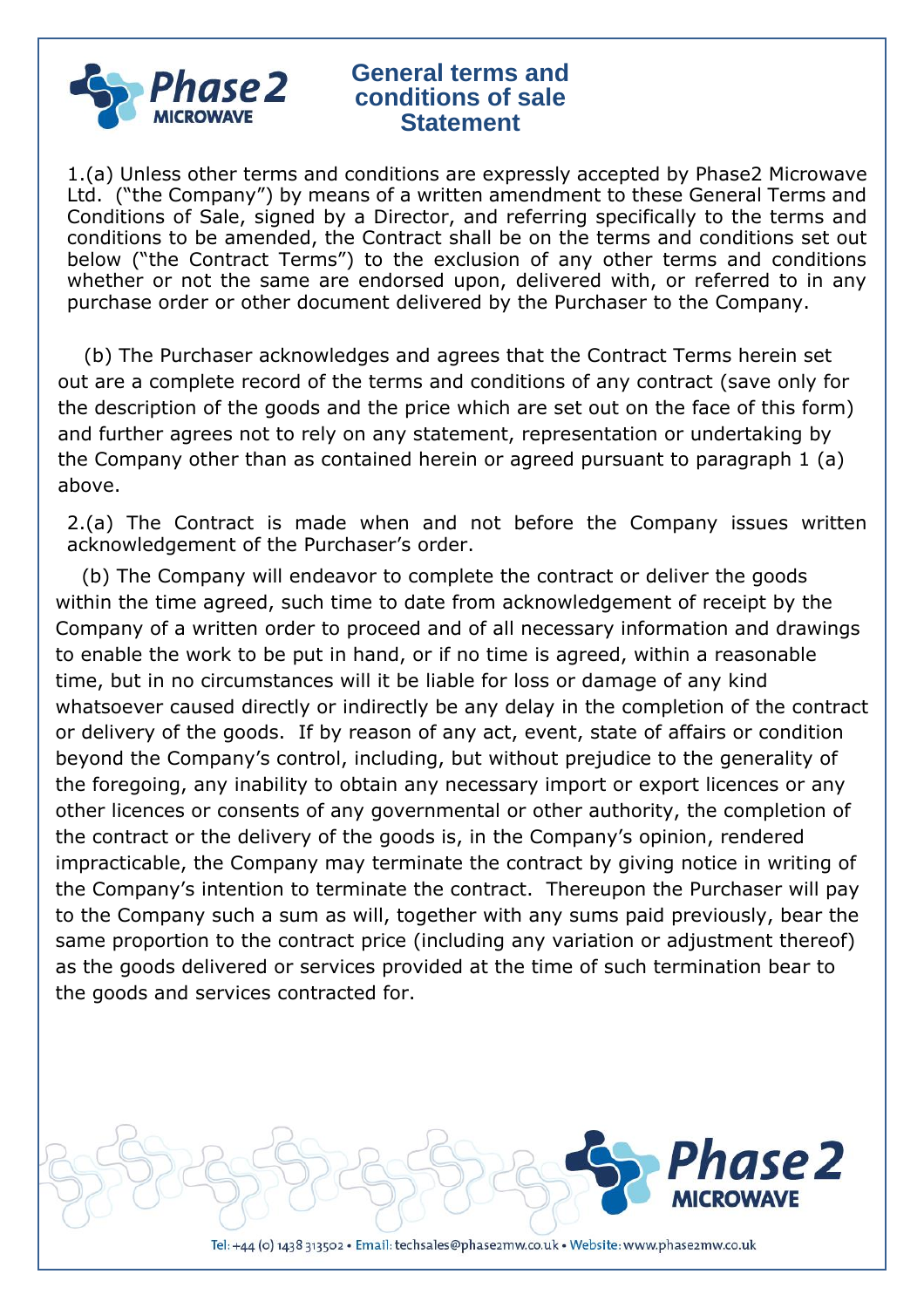

3.(a) Unless otherwise agreed inland orders will be dispatched carriage to be paid by the Purchaser. Orders for delivery within the United Kingdom will be insured against loss or damage to the goods while in transit to their destination. Orders for delivery outside the United Kingdom will be similarly insured while in transit to a U.K. port.

 (b). The Company endeavors to ensure that goods dispatched for carriage to the Purchaser are properly packed and transported in a manner suitable for these goods and (subject only to the risks covered by the insurances referred to in paragraph 3(a) above) accepts no responsibility or liability whatsoever for any delay during transit.

 (c). Unless specifically agreed in writing there shall be no refund of packing charges except in the case of non-expendable pallets or containers which are charged for and for which credit will be given on return.

 (d). No claim for damages or shortages will be considered unless the Company and the carrier are advised in writing within three days of delivery and no claim for nondelivery will be considered unless the Company is notified in writing within ten days of reasonable delivery time taking into account date of dispatch. (e) A standard charge will be made for carriage and insurance.

4.Unless otherwise stated the price is based upon costs ruling at date of quotation and is subject to fair adjustment by the Company to take account of any alteration in such costs prior to delivery of the goods or (in the case of delivery by instalments) to the final delivery provided always that without prejudice to the generality of the foregoing the Company shall have the right in its absolute discretion in the event of any alterations in the currency exchange rates before the date of payment (irrespective of whether an invoice has been delivered or not) to adjust the price to reflect any alterations in the rate of exchange and such adjusted price shall be binding upon the parties and be substituted for the price quoted in the acknowledgement of order or the invoice if delivered.

5 (a). All prices are net and no settlement discount is allowed unless separately agreed in writing. Agreed credit accounts are payable not later than 30 days from the date of invoice unless otherwise agreed in writing. All payments are to be made on or before the due date as a condition precedent to future deliveries. If payment is not made on the due date the Purchaser shall in addition pay interest on the outstanding amount of 2 percent per month.

(b)The Company reserves the right to request pre-payment or letter of credit against an order prior to the delivery of goods.

(c). Where the agreement stipulates a price per unit subject to the Purchaser taking delivery of a minimum quantity of goods within an agreed period of time, and the Purchaser's instructions result in that minimum quantity not being delivered, the Company reserves the right to invoice the Purchaser for the difference between the

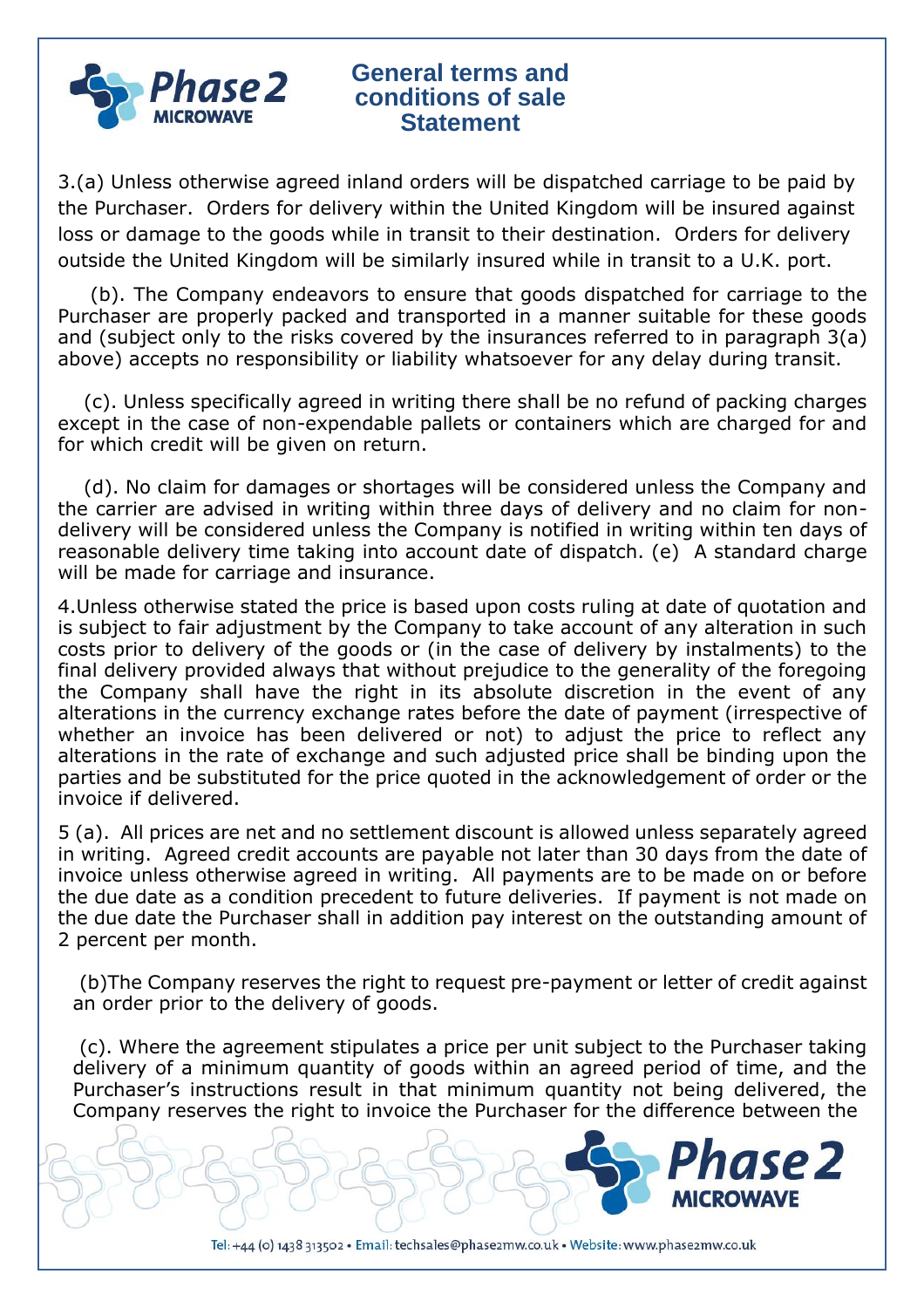

price paid for the goods and the price quoted for the quantity next below the quantity delivered.

(d)The Company shall be entitled to recover from the Purchaser by way of addition to the contract price(s), such amount(s) which the Company may become liable to pay in respect of Value Added Tax and Customs Duty in relation to goods or services supplied to the Purchaser.

(e)The Company shall be entitled to assign sub-contract or sub-let this contract or any part thereof.

6.(a) The price shall become payable when the Company sends an invoice to the Purchaser.

(b) The Company shall not be liable for any loss or damage to the goods after these have been handed over to a carrier or to the Purchaser.

(c) No property or title in goods which are the subject of this agreement shall pass to the Purchaser until such goods have been paid for.

 (d) The Purchaser will if requested by the Company store or hold such goods until they have been paid for in such a way as to indicate clearly to anyone inspecting or examining them that they are the property of the Company.

(e) If the Purchaser mixes such goods with other goods, or adds such goods to, or attaches them to, or makes them part of, other goods, the Company will become the owner of such other goods until the goods which are the subject of the agreement shall have been paid for.

 (f) Notwithstanding that the Company may remain owner of goods that are the subject of this agreement or that it may become the owner of other goods pursuant to subclause (e) above, the Purchaser may deal with such goods or such other goods in the ordinary course of its business; but any proceeds recovered by the Purchaser in respect of such dealing (or any dealing, whether in the ordinary course of business or otherwise) shall belong to, and be held in trust for, the Company and any claims, rights, or other benefits acquired by the Purchaser shall be held in trust for the Company by the Purchaser and shall be assigned by the Company at its request.

7. (a) If any goods sold by the Company to the Purchaser should in any way be defective the Company will seek to ensure so far as it is reasonably and practically possible that the Purchaser will enjoy the benefit of any warranty or guarantee extended by the supplier or manufacturer to the Company or available to the Company by reason of any statute or rule of law; and the Company will assist the

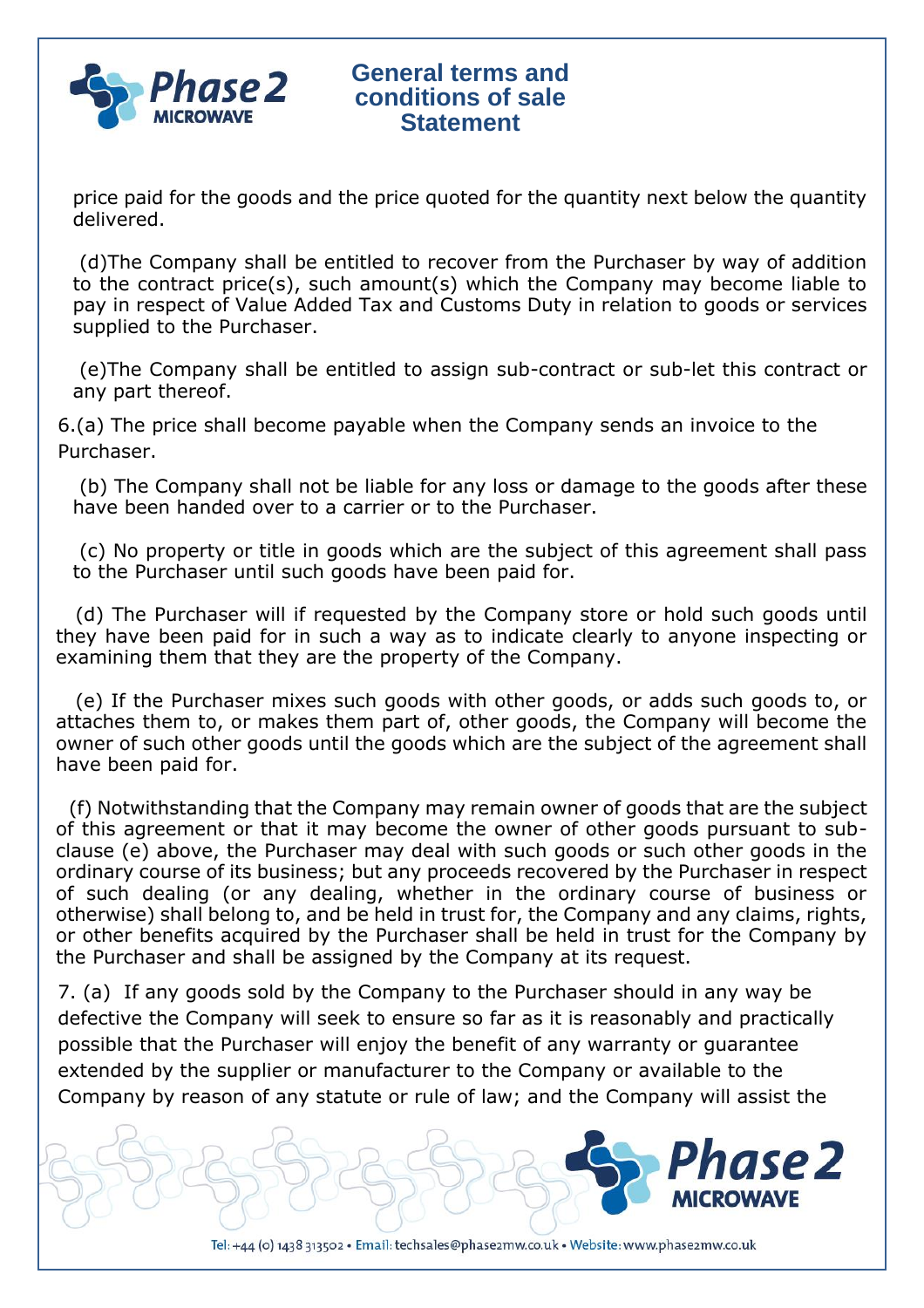

Purchaser in whatever way it is reasonably and practically possible in seeking to secure a proper and effective remedy against the supplier or manufacturer in respect of any defect to the goods and in respect of any other matter of which a complaint appearing to the Company to be reasonable is made, provided that the Company is notified by the Purchaser of any complaint concerning any defect or other matter reasonably promptly and in any event within four weeks of the date of delivery of the goods to which the complaint relates.

 (b) Although the Company will assist the Purchaser in accordance with paragraph (a) above if the goods sold should be defective, the Company cannot itself assume any responsibility for the condition, quality, merchantability, compliance with description, fitness for the purpose or correspondence with the sample of goods obtained by the Company from a supplier or manufacturer, nor can the Company accept liability in respect of any defect in the design, materials, manufacture, assembly or workmanship of such goods, nor in respect of any loss, damage or injury which such defects may cause whether or not the same may be caused by the act or omission of the Company, its servants, agents or independent contractors, whether negligently or otherwise.

 (c) Persons, including Purchasers, dealing in goods sold by the Company have no authority, right or power to bind the Company in any way, or to undertake or incur on the Company's behalf any obligations or liability expressed or implied.

 (d) The Company shall not be liable for consequential loss or damage (whether or not consequential) arising from the use of the goods.

8. The Company hereby reserves the right unless otherwise agreed in writing to make without notice such minor modifications in specifications designs or materials as it may by experience deem necessary or desirable.

9(a) The Company hereby gives notice that if goods supplied are exhibited or displayed at any exhibition, fair or show anywhere in the world, it may result in the withdrawal of a license from the Company or in the breach of a contract by the Company or in the imposition of a penalty upon the Company. The Purchaser shall be liable for the loss suffered because of any such withdrawal, breach or imposition and is advised to consult the Company before exhibiting at any such fair or show.